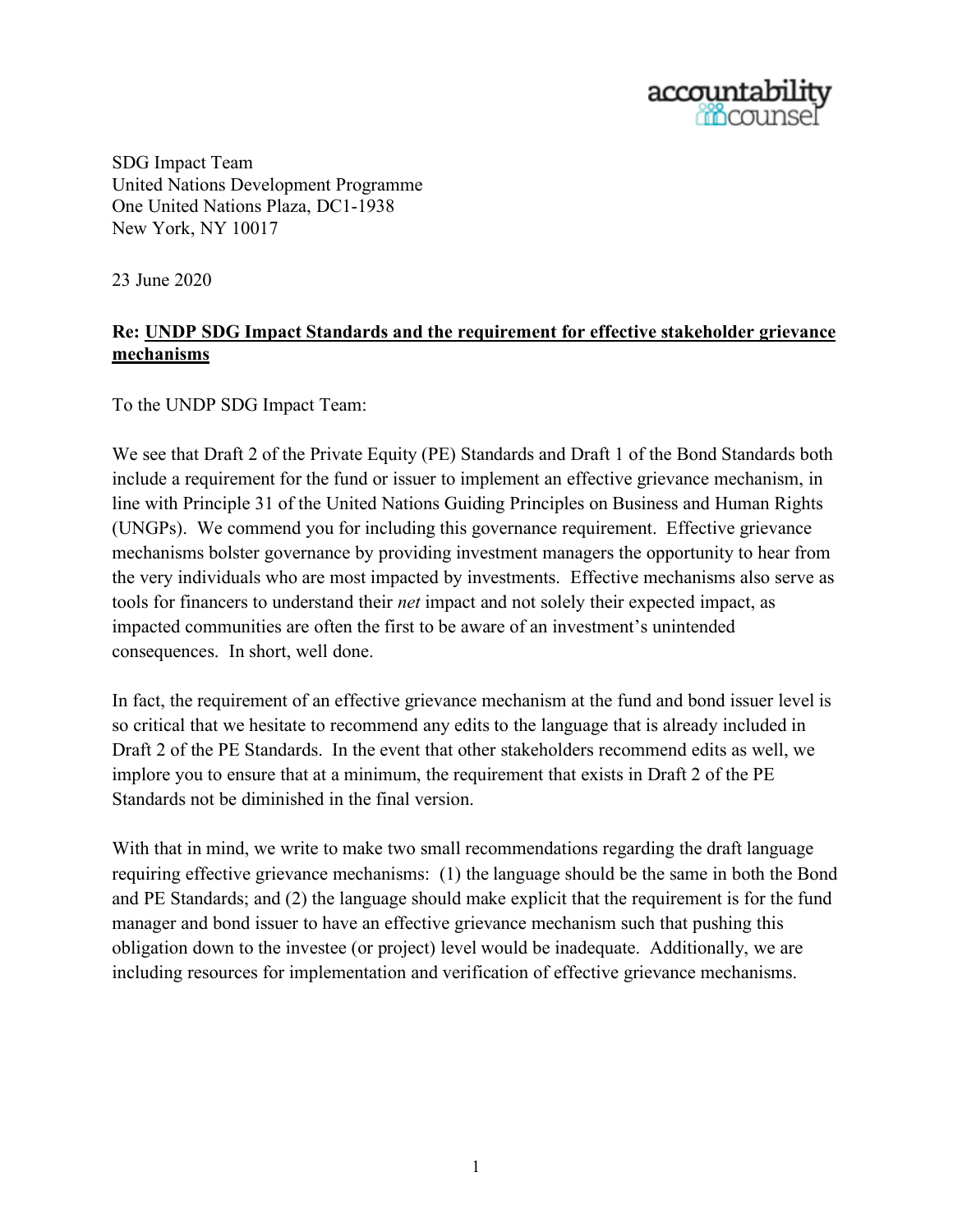

*Proposed Edits to Standards' Language*

**1. The language requiring an effective grievance mechanism should be the same in the Bond and Private Equity Standards.**

Neither the obligation to have an effective mechanism nor its design is different depending on whether the financing is through private equity or a bond. Thus, the requirements should rely on identical language. Otherwise, any difference in language might be misconstrued to have significance as funds or issuers begin to implement the standards.

**2. The language in Draft 2 of the Private Equity Standards should be expanded upon to make crystal clear that the obligation pertains to the fund as opposed to an investee; this language should then be incorporated into the final version of the Bond Standards.**

Thank you for confirming that the requirement in Draft 2 of the PE Standards for an effective grievance mechanism applies to the fund manager as opposed to the investee. That distinction is critical. Time and time again Accountability Counsel sees investors attempt to push governance obligations onto investees, with disastrous results. Take for example, the experience of communities in [Liberia](https://www.accountabilitycounsel.org/client-case/liberia-buchanan-renewable-energy/) who were adversely impacted by a biomass project financed by the Overseas Private Investment Corporation (OPIC):

> From 2008 to 2011, OPIC approved three loans totaling USD \$216.7 million to Buchanan Renewables (BR) for a biomass project in Liberia. BR intended to rejuvenate smallholder rubber farms and develop much needed energy infrastructure in Liberia through converting old rubber trees into biofuel to be used in a BRconstructed power plant. Instead, inadequate due diligence, lack of community consultation, and poor project execution manifested in serious harm. The power plant was never constructed, and the wood chips from the rubber trees were either exported to Europe or the chemically-treated wood chips were dumped back onto family farms, contaminating water and soil. Moreover, the project was designed in a way that prevented previously self-sustaining farmers and charcoal producers from providing for their own welfare once the project began. Smallholder farmers who had subsisted previously on income from their rubber trees were struggling to satisfy basic needs. Charcoal producers lost access to rubber trees they needed to maintain their livelihoods, and BR employees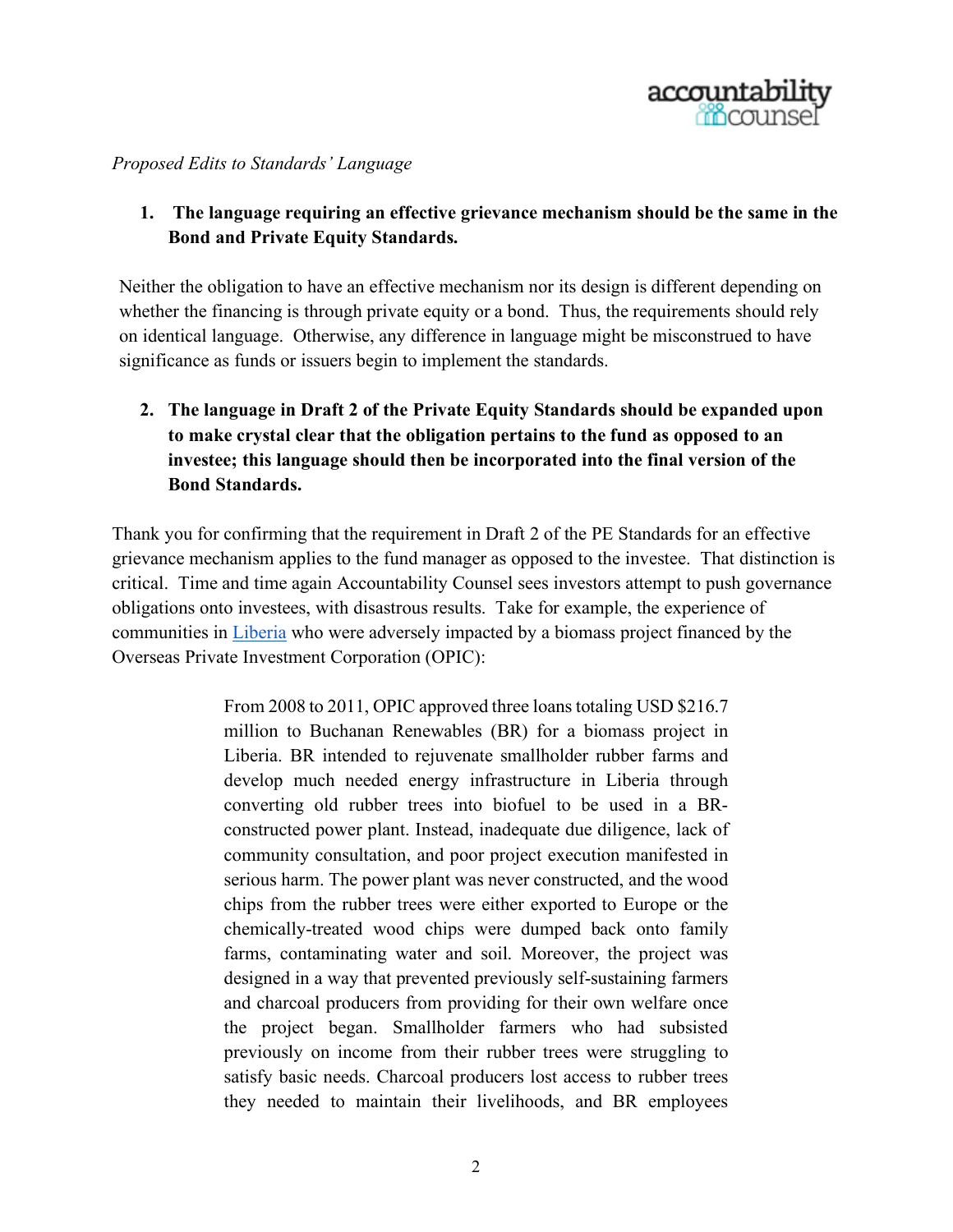

demanded bribes - including sex from women - to access wood the company had promised to give them for free. Additionally, BR workers suffered from rampant labor rights violations, including intimidation, dangerous working conditions, and sexual abuse.

Efforts to engage with BR itself on the negative impacts initially showed some promise. However, in early 2013, BR abruptly closed the project, withdrew from the project area, and repaid its OPIC loans. The project's closure left communities with little option for redress at the investee level. Communities then implored OPIC's institutional-level accountability mechanism to conduct an investigation into the project. The mechanism independently reviewed the project, and its resulting report confirmed the harm caused by the project and revealed institutional gaps in tracking the impact of the investment, identifying vulnerable groups, and safeguarding those groups.

Therefore, we recommend that the language be edited slightly to make clearer what is already intended by the text: that the governance obligations in the standards apply to the fund manager and bond issuer. On page 44, under 6.1, we propose the addition of the red text:

● they have oversight of policies governing Meaningful Stakeholder Engagement (and protection) including having effective Stakeholder grievance mechanisms in place at the fund level.<sup>1</sup>

The Examples of Evidence Sources should be amended similarly:

• Fund-level<sup>2</sup> Stakeholder grievance mechanisms, complaints register and actions taken

## *Implementation and Verification*

Committing to the exact language of the standards is only a first step and that the standards will really be tested once it is time for implementation and verification. The good news is that the principles by which an effective grievance mechanism is verified are already agreed upon and articulated in Principle 31 of the UNGPs. Funds and issuers must demonstrate that their respective stakeholder grievance mechanisms are: (1) legitimate; (2) accessible; (3) predictable;

<sup>1</sup> For the Bond Standards, please replace "fund level" with "bond issuer level."

<sup>&</sup>lt;sup>2</sup> Again, for the Bond Standards, please replace "fund-level" with "bond issuer-level."